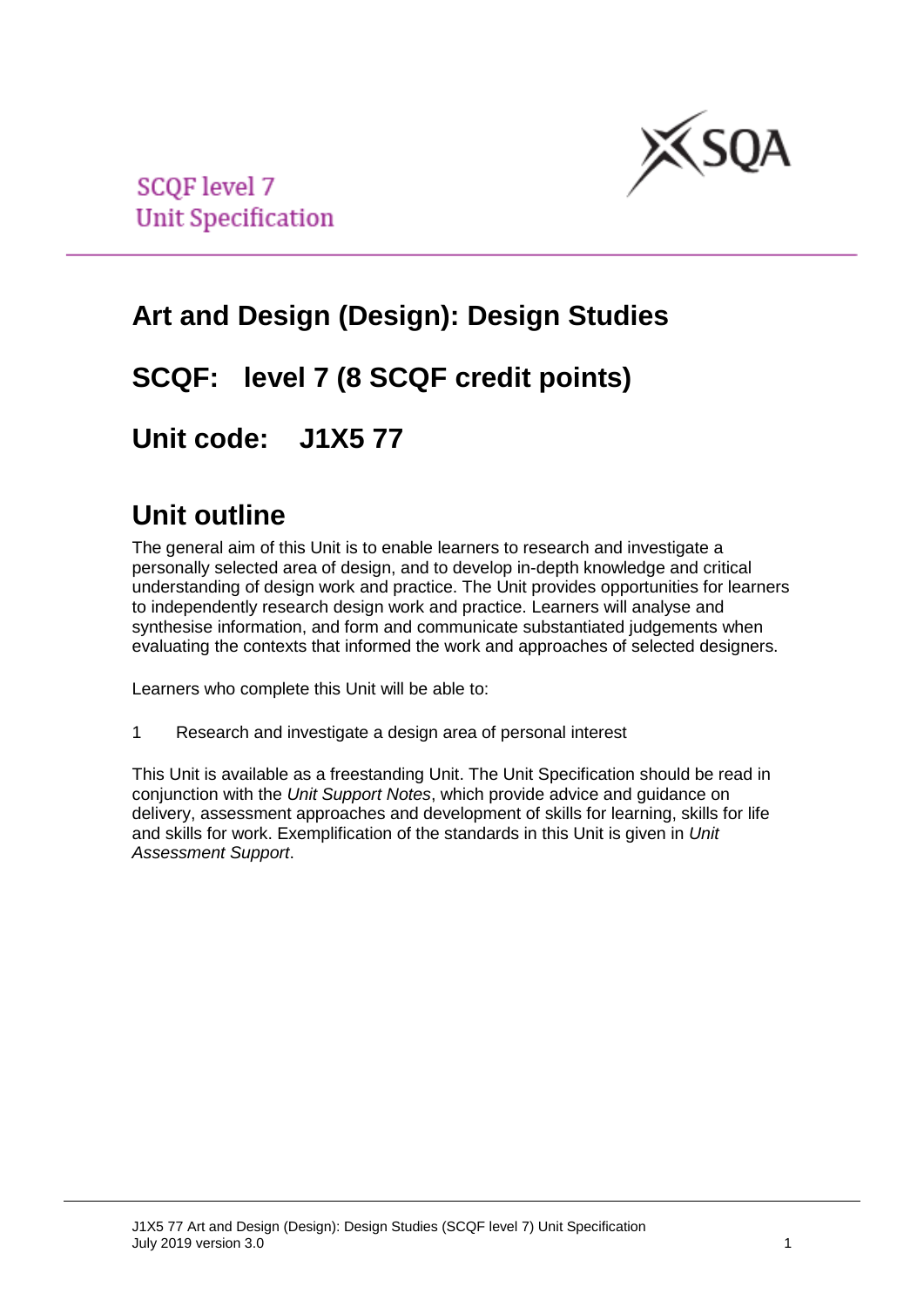### **Recommended entry**

Entry to this Unit is at the discretion of the centre. However, learners would normally be expected to have attained the skills, knowledge and understanding required by one or more of the following or equivalent qualifications and/or experience:

♦ Higher Art and Design Course or relevant Units

### **Equality and inclusion**

This Unit Specification has been designed to ensure that there are no unnecessary barriers to learning or assessment. The individual needs of learners should be taken into account when planning learning experiences, selecting assessment methods or considering alternative evidence. For further information, please refer to the *Unit Assessment Support.*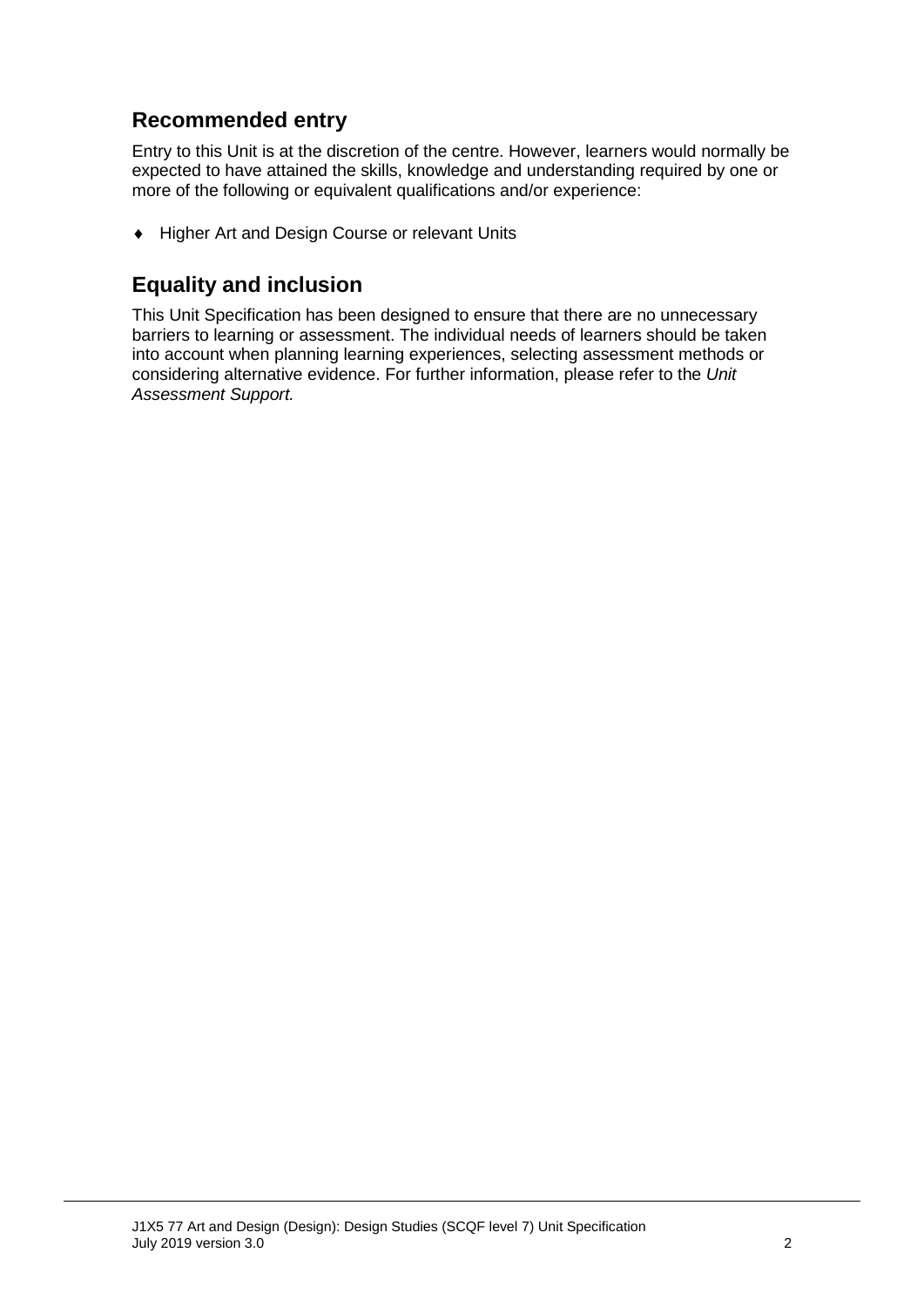# **Standards Outcomes and assessment standards Outcome 1**

The learner will:

#### **1 Research and investigate a design area of personal interest by:**

- 1.1 Explaining the selection and relevance of a chosen area of design
- 1.2 Producing an action plan for carrying out research and investigation
- 1.3 Analysing examples of design work and practice
- 1.4 Presenting substantiated judgements about designers' work and the contexts which influenced it

## **Evidence Requirements for the Unit**

Assessors should use their professional judgement, subject knowledge and experience, and understanding of their learners, to determine the most appropriate ways to generate evidence and the conditions and contexts in which they are used.

Evidence will include a combination of written and/or recorded evidence and supporting visuals.

Evidence may be presented for individual Outcomes or it may be gathered for the Unit as a whole by combining assessment holistically in one single activity. If the latter approach is used, it must be clear how the evidence covers each Outcome.

In this Unit, learners will be required to provide evidence of:

- ♦ using higher-order thinking skills and complex analytical and evaluative skills when planning and carrying out the research and investigation
- ♦ presenting a coherent, in-depth body of research and investigation
- ♦ presenting clear, relevant and accurate factual information and substantiated opinions about the area of study

Exemplification of assessment is provided in *Unit Assessment Support*.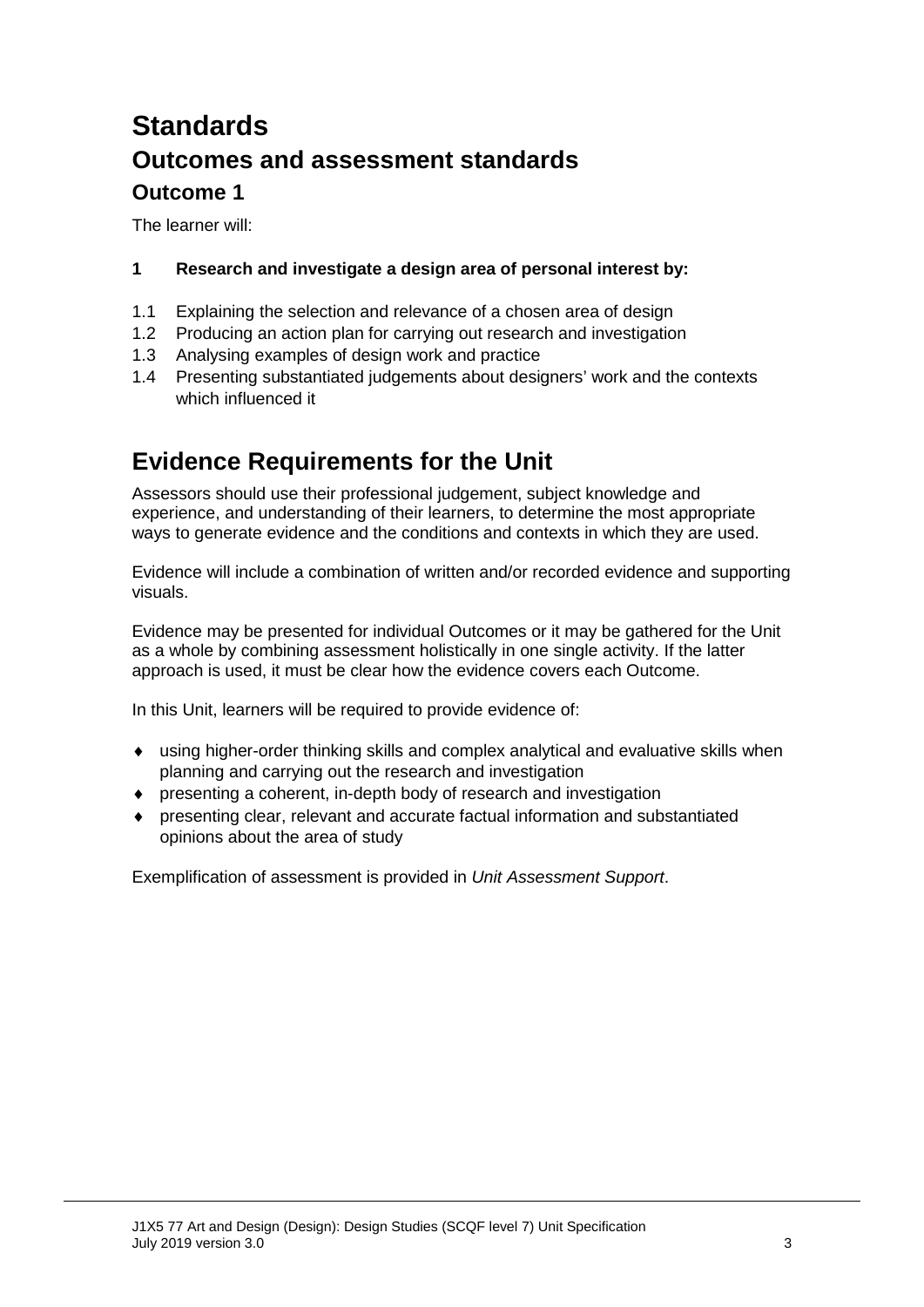# **Development of skills for learning, skills for life and skills for work**

It is expected that learners will develop broad, generic skills through this Unit. The skills that learners will be expected to improve on and develop through the Unit are based on *SQA's Skills Framework: Skills for Learning, Skills for Life and Skills for Work* and drawn from the main skills areas listed below. These must be built into the Unit where there are appropriate opportunities.

#### **1 Literacy**

- 1.1 Reading
- **3 Health and wellbeing**
- 3.1 Personal learning
- **5 Thinking skills**
- 5.4 Analysing and evaluating

Amplification of these is given in *SQA's Skills Framework: Skills for Learning, Skills for Life and Skills for Work*. The level of these skills should be at the same SCQF level as the Unit and be consistent with the SCQF level descriptor. Further information on building in skills for learning, skills for life and skills for work is given in the *Unit Support Notes.*